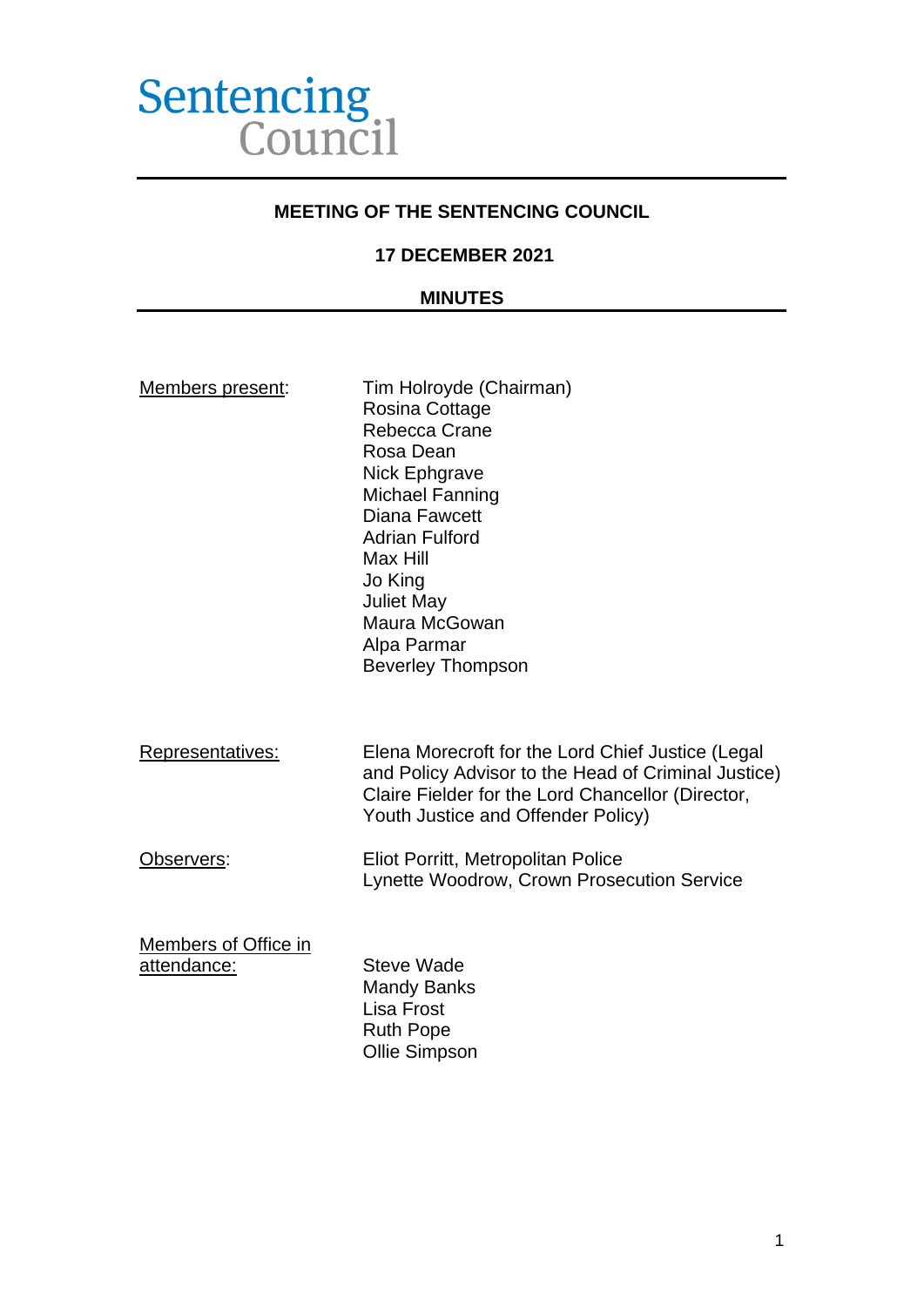# **1. MINUTES OF LAST MEETING**

1.1 The minutes from the meeting of 19 November 2021 were agreed.

# **2. MATTERS ARISING**

2.1 The Chairman welcomed Zeinab Shaikh a new member of the team who has joined as a senior policy officer.

### **3. DISCUSSION ON BURGLARY – PRESENTED BY MANDY BANKS, OFFICE OF THE SENTENCING COUNCIL**

- 3.1 The Council considered consultation responses relating to harm factors across the three guidelines. The Council agreed to a number of amendments to factors in response to suggestions by respondents. The Council also looked at responses regarding proposed sentence levels for non-domestic burglary, and agreed to some small changes at the lower end of the sentencing table.
- 3.2 Next month the Council will look at sentence levels for the other two burglary offences, and aggravating and mitigating factors across all three guidelines.

### **4. DISCUSSION ON MISCELLANEOUS GUIDELINE AMENDMENTS – PRESENTED BY RUTH POPE, OFFICE OF THE SENTENCING COUNCIL**

- 4.1 The Council considered the responses to the consultation. The Council agreed to amend and expand the wording relating to the court's powers on breach of a sexual harm prevention order in accordance with suggestions from consultees. A small addition to the wording relating to confiscation was also agreed.
- 4.2 The Council discussed the responses in relation to changes to the Domestic abuse guideline and agreed wording to clarify the scope of that guideline.

## **5. DISCUSSION ON MOTORING – PRESENTED BY LISA FROST, OFFICE OF THE SENTENCING COUNCIL**

- 5.1 The Council finalised draft culpability factors for careless driving offences, agreeing an additional factor at medium culpability for driving a vehicle where visibility or controls are obstructed.
- 5.2 The Council discussed issues related to the development of enhanced guidance for drug driving offences. The Council considered a range of information which highlighted the lack of evidence available to provide for development of drug driving guidelines which specify the level of